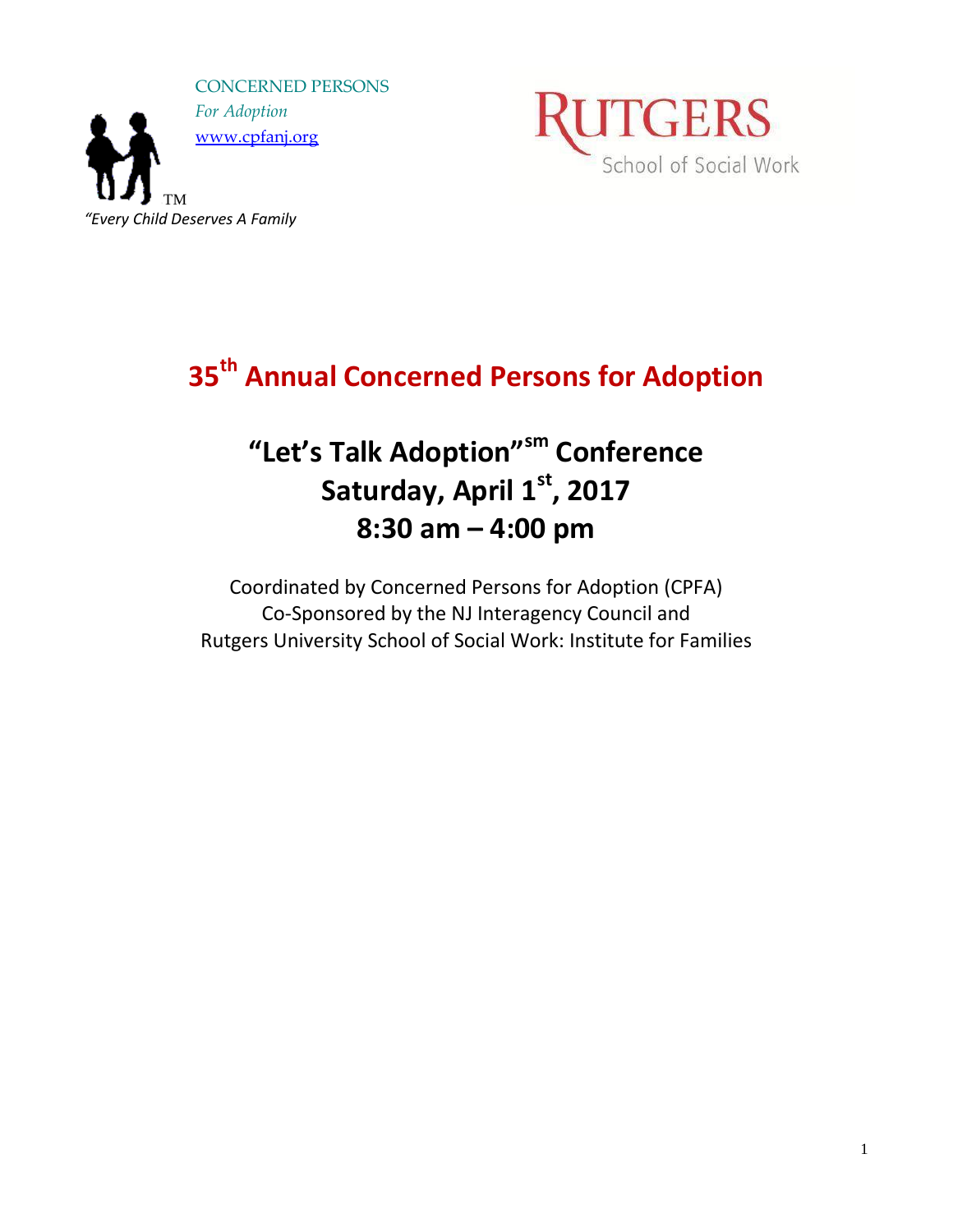## **Keynote Address: 9:15 am – 10:15 am**



*Robert O'Connor, MSW, Associate Professor and Program Director, Metropolitan State University, St. Paul, Minnesota*

Robert O'Connor has been with Metropolitan State University in Saint Paul, Minnesota for the past sixteen years as an Associate Professor. He also serves as a program director and training manager for several federal grant programs on anti-racism and multi-cultural issues. As an adoptee with experience in the foster care system, he brings his personal perspective to his presentations and writings. He has been interviewed by ABC News, the New York Times, the Diane Sawyer show, and others for his expertise on transracial topics. Mr. O'Connor has presented at the North American Council on Adoptable Children (NACA) where he also received their National Adoption Advocate Award.

## **"Blueprints and Battle Plans: Preparation for Building a Modern Multi-Racial/Multi-Cultural Adoptive Family"**

Today, intentionality and technical planning for overcoming challenges that uniquely face multi-racial and multicultural adoptive families is more important than ever in successfully navigating today's society. This address will contrast the old with the newest understandings of how to build, honor and protect our unique families. Robert will discuss racial identity formation and self-esteem as interwoven determinate factors in healthy children and families in their communities (HC,SW-1)

**Online Registration and Payment at [www.cpfanj.org](http://www.cpfanj.org/)**

## **Acknowledgements:**

Postcard design and layout by Laura Wilkinson; printing by Thinkpod Printing Design and Promotions, Pequannock, NJ. Special thanks to all the CPFA volunteers who make this conference possible.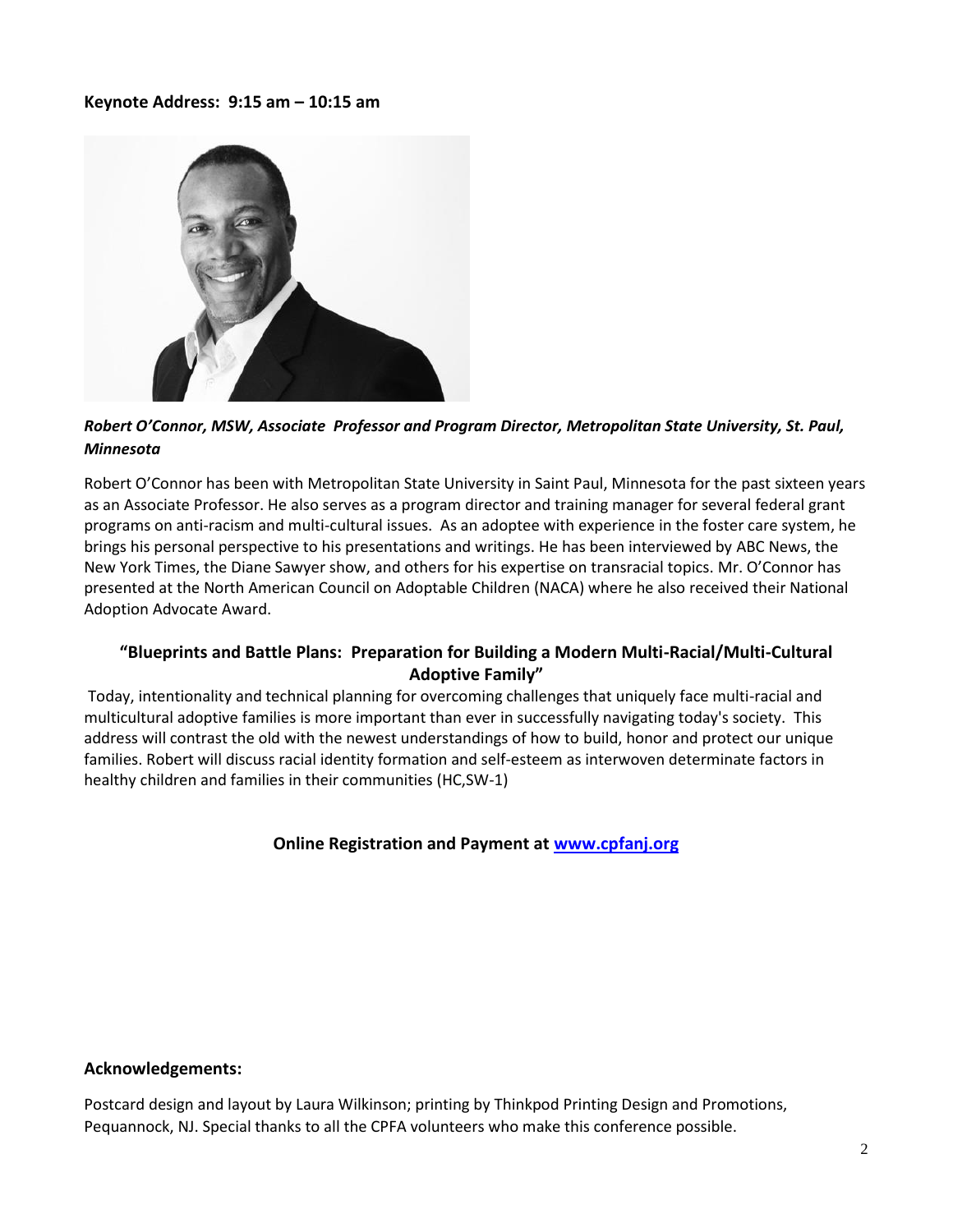| <b>TIME</b>     | <b>PROGRAM</b>            | <b>LOCATION</b>       |
|-----------------|---------------------------|-----------------------|
| $7:45 - 8:55$   | Registration/Check-in     | Fover                 |
|                 | <b>Agency Exhibits</b>    | International Lounge  |
|                 | <b>Book Sales</b>         | Fireside Lounge       |
|                 | <b>Breakfast</b>          | Fireside Lounge       |
| $8:55 - 9:15$   | Welcome                   | Multi-Purpose Room    |
| $9:15 - 10:15$  | Keynote Address           | Multi-Purpose Room    |
| $10:30 - 11:30$ | <b>Workshop Session A</b> | <b>Breakout Rooms</b> |
| $11:45 - 12:45$ | <b>Workshop Session B</b> | <b>Breakout Rooms</b> |
| $12:45 - 1:45$  | Lunch                     | Food Court            |
| $1:45 - 2:45$   | <b>Workshop Session C</b> | <b>Breakout Rooms</b> |
| $3:00 - 4:00$   | <b>Workshop Session D</b> | <b>Breakout Rooms</b> |

**NJ Licensed Agency Exhibits, Special Exhibits and Book Sales – Arrive early to give yourself time to visit** the agency exhibits, special exhibits and book sales. Exhibits and book sales open at 8:00 am. Most exhibitors leave promptly at 4:00 pm. Book signing by authors will occur in the book sales area during the lunch hour (not during workshops).

## **Special Exhibits –** Fireside Lounge

**Breakfast/Lunch –** Continental breakfast catered by Gerlanda's is included in your registration fee and will be available in the Fireside Lounge. Lunch is on your own. Fast food, deli and pizza are all available at the Busch Campus Center's food court in the same building as the conference.

**Handouts –** If you are interested in picking up a handout for a particular workshop please visit the CPFA Exhibit Table at the end of the day to see if there are extra handouts donated by the speakers.

#### **Sponsors**

The "Let's Talk Adoption" <sup>sm</sup> is run by Concerned Persons for Adoption (CPFA) and is co-sponsored by the New Jersey Interagency Adoption Council and Rutgers University School of Social Work, Institute for Families.

#### **About Concerned Persons for Adoption (CPFA)**

CPFA is a non-profit organization in the state of NJ dedicated to the belief that every child deserves a family. CPFA is not an adoption agency, but an all-volunteer organization working to support those who wish to adopt and to provide educational and networking resources to everyone in the adoption community. Visit our website at [www.cpfanj.org.](http://www.cpfanj.org/) Like us on Facebook.

#### **Institute for Families (IFF)**

The Institute for Families (IFF), at the Rutgers School of Social Work, partners with human service professionals and organizations, building their knowledge and skills to address pressing social issues. By providing services like continuing education workshops, customized on-site training, program evaluation, and needs assessments, IFF addresses social problems, enhanced delivery of services, and ultimately, improved outcomes for those being served.

Located on Rutgers' New Brunswick campus, the Institute's professional staff utilize their expertise in research, best practices, and training to develop innovative and effective ways to address social issues that challenge many families, such as: poverty, child abuse, domestic violence, mental illness, school failure, delinquency, substance abuse, caring for aging family members, HIV/AIDS, and providing safe and nurturing homes for children.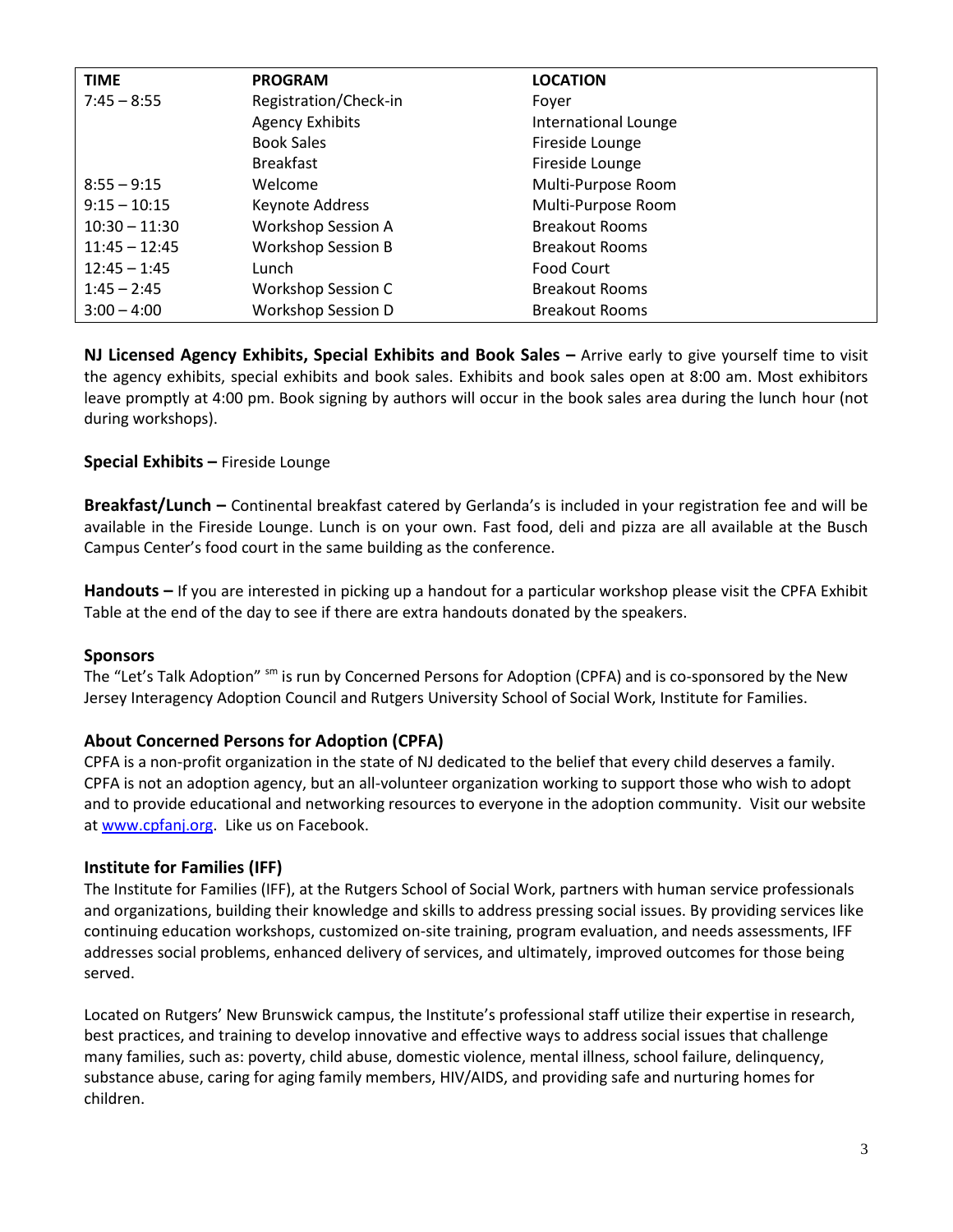To partner with IFF or for more information please see the following website:<http://socialwork.rutgers.edu/iff/> or call 848-932-8758 and press 3.

## **Continuing Education Hours (CEH's)**

Continuing education hours are available through The Office of Continuing Education at the Rutgers School of Social Work in accordance with New Jersey Administrative Code 13:44G and recognized by:

- **NJ Board of Social Work Examiners**
- **PA State Board of Social Workers, Marriage and Family Therapists, and Professional Counselors**
- **NJ Department of Education, approval code #1965**
- **National Board for Certified Counselors, provider # 6389**
- **Continuing education hours are approved for NJ licensed: Social Workers, Professional Counselors, Marriage and Family Therapists and Teachers** *unless noted.*

**NEW this year:** You will need to register and make payment for the \$20 CEH processing fee through the Office of Continuing Education at the Rutgers School of Social Work. The registration link is: [http://ssw](http://ssw-web.rutgers.edu/ssw/ce/index.php?m=catalog&cid=1704)[web.rutgers.edu/ssw/ce/index.php?m=catalog&cid=1704.](http://ssw-web.rutgers.edu/ssw/ce/index.php?m=catalog&cid=1704) Reminder, you also have to register and pay for the conference.

The following procedure must be followed on the day of the conference in order to prove attendance and be credited with the correct number of CEH's.

- Check in at regular registration desk
- Attendee must *also* sign in at CEH desk upon arrival this will verify the time of your arrival and give credit for the keynote presentation
- Be sure to sign the CEH attendance sheet in each hour of the workshops you attend for the additional CEH's.

The CEHs will be processed through the Office of Continuing Education at the Rutgers University School of Social Work. For more information contact the office at 848-932-8758 and press 3.

## **Conference Workshop Codes, Suggestions, and Certificate of Attendance**

Please note that the following WORKSHOP CODES are presented with each workshop description on the following pages for Sessions A, B, C, and D. The notations are provided only as suggestions to help guide your selections of relevant workshops. You are welcome to choose any workshop of interest.

- AP ADOPTIVE PARENTS
- AD ADOPTEES
- PA PROSPECTIVE ADOPTIVE PARENTS
- BP BIRTHPARENTS
- FP FOSTER PARENTS (See Note #1 on the next page)
- ED EDUCATORS

HC *MAY* QUALIFY AS HAGUE CONVENTION COMPLIANT TRAINING (See Note #2 on the next page) SOCIAL WORKERS AND ADOPTION PROFESSIONALS (Seen Note #3 on the next page)

- SW-1 SOCIAL AND CULTURAL COMPETENCY REQUIREMENT
- SW-2 CLINICAL
- SW-3 ETHICS
- SW-4 GENERAL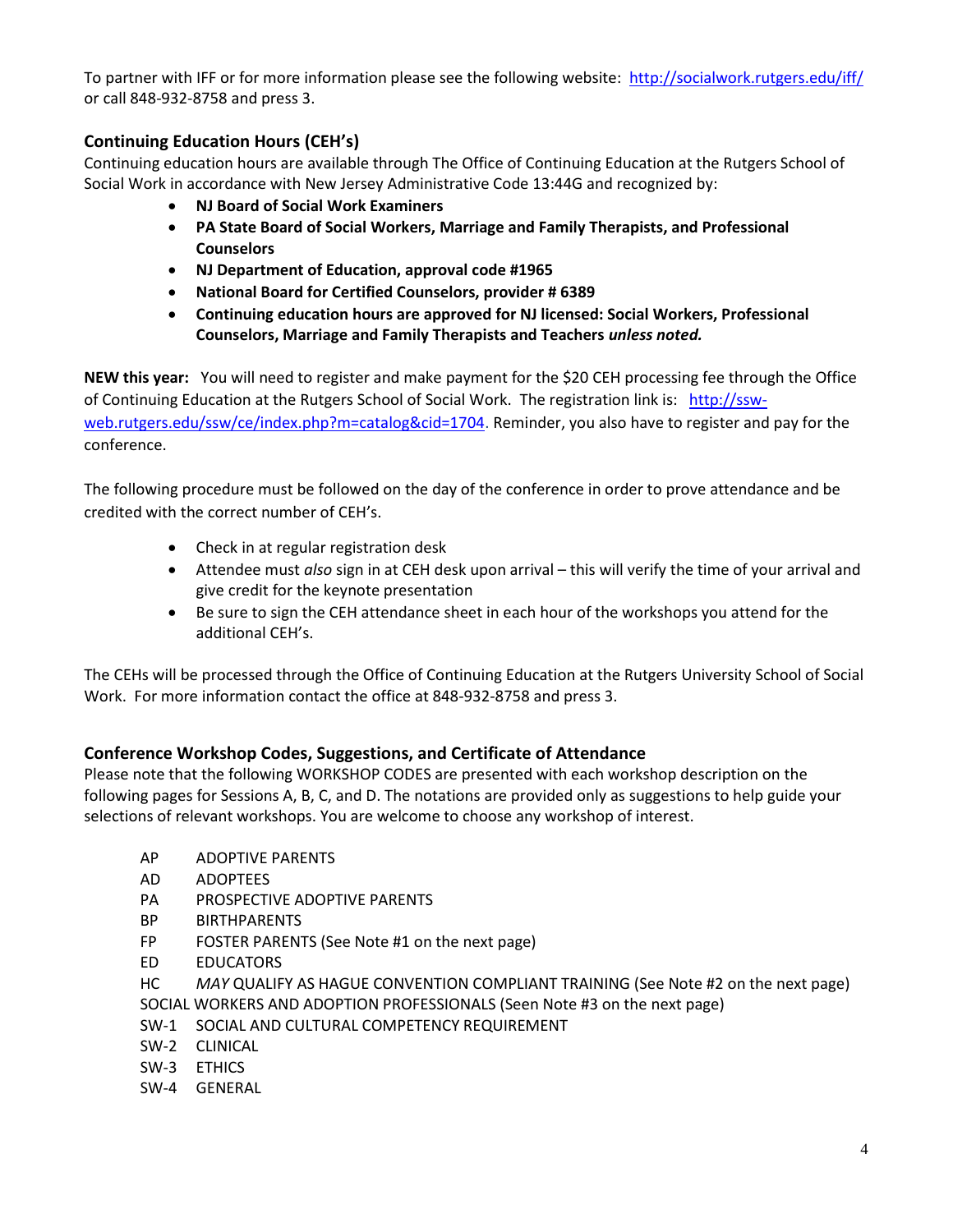**Note #1-** FOR FOSTER/RESOURCE PARENTS CURRENTLY LICENSED BY DCP&P: The conference is approved by the NJ Child Welfare Training Academy for five (5) training hours. "Certificate of Attendance" can be obtained at the end of the conference.

**Note #2 –** FOR PRE-ADOPTIVE PARENTS DOING INTERNATIONAL ADOPTIONS: A CPFA "Certificate of Attendance," available at the end of the conference, may help partially fill the requirement for the 10 hours of "preparation and training" as required by the Hague Convention. Workshops that may qualify as Hague compliant training are listed with the code HC. In all cases, you should check with your agency FIRST to verify which workshops they would approve as part of The Hague Convention "preparation and training" requirements.

**Note #3 –** FOR NJ AND PA LICENSED SOCIAL WORKERS & LICENSED PROFESSIONAL COUNSELORS: Workshops that Rutgers University, School of Social Work, Institute For Families (IFF) have approved to meet the Social and Cultural Competency, Clinical and Ethics requirements for Social Workers are listed with the above codes. Please see guidelines on receiving Continuing Education Hours on previous page.

## **Online Registration Instructions**

## **Online Registration and Payment at [www.cpfanj.org](http://www.cpfanj.org/)**

## **Online registration closes at midnight – March 24, 2017**

To cancel a registration, email the conference advisor at [paben48@gmail.com.](mailto:paben48@gmail.com) No refunds can be given after March 24.

## **Explanation of Fees:**

**Registration Fee: \$60 per person (\$100/couple) –** The couple rate is designed for two people who are raising a child together. It is not intended for co-workers or other family members.

#### **Walk-in Registration Fee: \$85 per person (\$150/couple)**

#### **Full-time Students & approved DCP&P staff: \$30 per person**

**CEH Handling Fee: \$20 –** A maximum of 5 CEH's are available for NJ Teachers and NJ and PA Licensed Social Workers and Licensed Professional Counselors – 1 for keynote and 1 per workshop hour. Please be sure to pay this additional fee with your registration. Social workers, Licensed Professional Counselors and Teachers should see special check-in instructions under **"Continuing Education Hours".**

#### **\$25 CPFA Membership – NEW OR RENEWAL –** Optional

#### **\$45 CPFA TWO YEAR Membership – NEW OR RENEWAL –** Optional

All attendees must CHECK IN at the REGISTRATION DESK upon arrival – Information packets and schedules will be distributed at this time.

**Call 973-736-7032 or email [L.Riker@verizon.net](mailto:L.Riker@verizon.net) for any online registration questions.**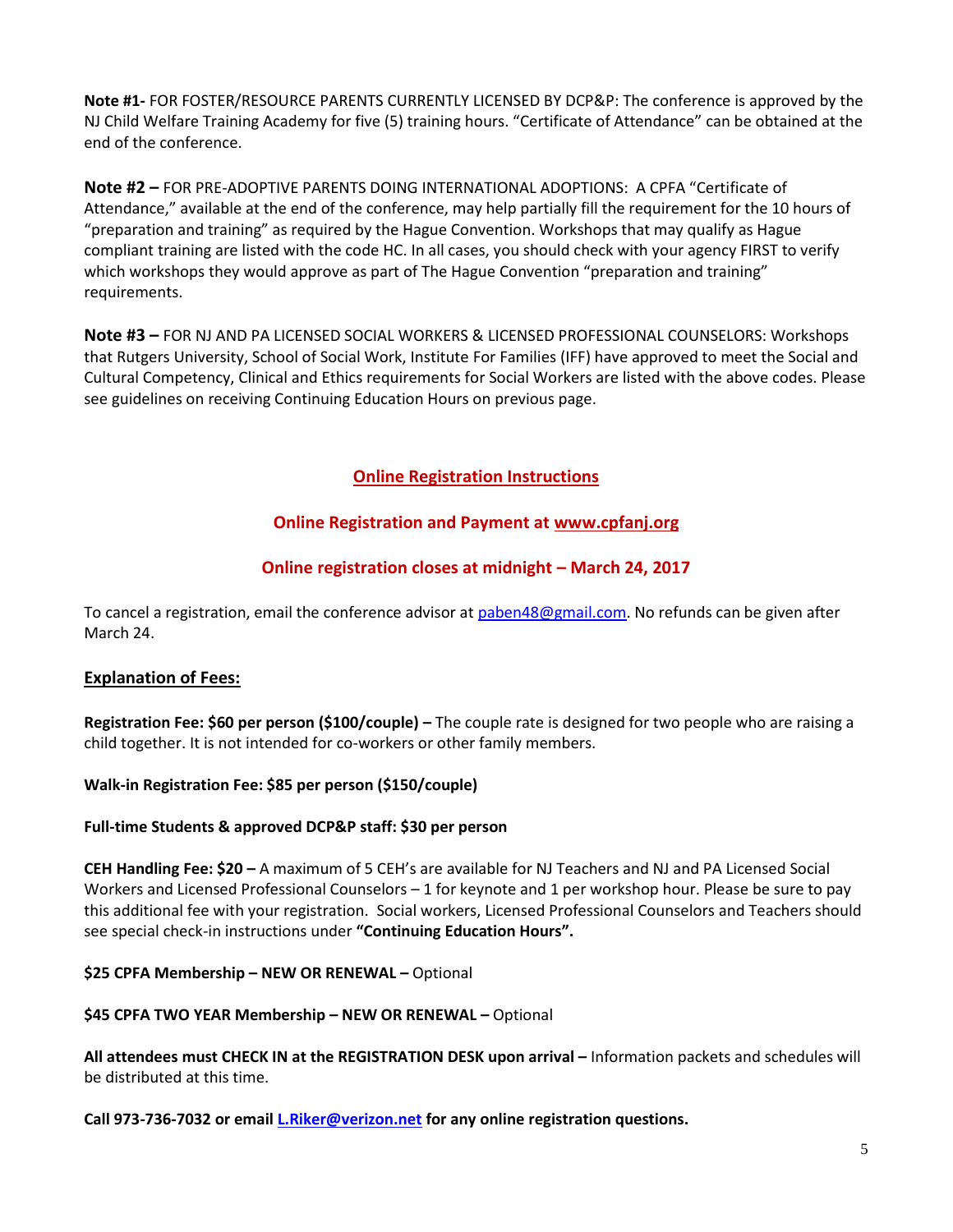## *Register early for best choice of workshops!*

**For those who need to mail in their registration –** Download the registration form a[t www.cpfanj.org](http://www.cpfanj.org/) , complete form and mail with full payment (make check payable to CPFA), although for faster processing, we highly recommend on-line registration.

#### **Please Mail to:**

LTA c/o Lynn Riker 12 Wilson Terrace West Orange NJ 07052

Mail-in registration must be postmarked by March 24, 2017. If post marked March 25<sup>th</sup>, you will be charged the late fee. You will receive a confirmation via email so please print your email address clearly on the registration form.

## **Workshops**

## **Session A (Workshops 1 to 8) 10:30 am – 11:30 am**

**1. Open Adoption: A Bridge Between Heredity and Environment** (AP,PA,BP,FP,SW-4) This workshop aims to educate families, and reinforce social workers and therapists, about the importance of openness and to open their minds to having a relationship with birth families. The instructor will demonstrate the benefits of open adoption through sharing a personal story as a birthmother who has an open adoption plan. The story will show families that the child is able to be connected to his heritage which helps mold his identity, the birth family receives pictures/videos every year which aids a sense of reassurance and healing, the child has access to letters and pictures the birth family sends, the child understand the choice for adoption was made out of love, and the relationship between adoptive and birth family is a mutually respectful, honoring and grateful relationship. *Rebecca Zook, MSW, LSW, Adoption Specialist & Recruiter, Children's Aid & Family Services.*

**2. Loss, Adoption & Adulthood: Navigating Life after Leaving the Nest** (AP,AD,HC,SW-2) This presentation will look at adult development with a focus on the adoptee experience of loss, both the normal and expected losses of adulthood and the unique struggle of the adoptee. How do we adjust to our adoption differently in the different periods of our adult lives and how do we continue the work of finding and making ourselves as adults all critical questions for adoptees, but also for clinicians working with adult adoptees. *Jennifer Griesbach, LCSW, (Psychotherapist in private practice in New York).*

**3. Adopting the "Older" Child – Basic Remediation of a Traumatic Past. Part One (continued in B11)** (AP,PA,FP,ED,HC,SW-2 ) This is an interactive session that will provide problem-solving and information-sharing types of learning. The participants will gain knowledge about Developmental Trauma Disorder (DTD) in internationally adopted children as a mental health condition and an educational handicap: its cause and major manifestation. The origin of DTD (repeated traumatization before and after adoption) will be discussed along with the associated features such as abrupt first language attrition, cumulative cognitive deficit, post orphanage behavior, and specific learning disability. Finally, the issue of identification and remediation of the DTD will be explored at the level of family and school. A remedial model of mind/body regulatory rehabilitation, academic remediation, and peer socialization are presented and discussed. *Boris Gindis, PhD (Nationally Certified Bilingual School Psychologist & Licensed Psychologist in New York and Arizona)*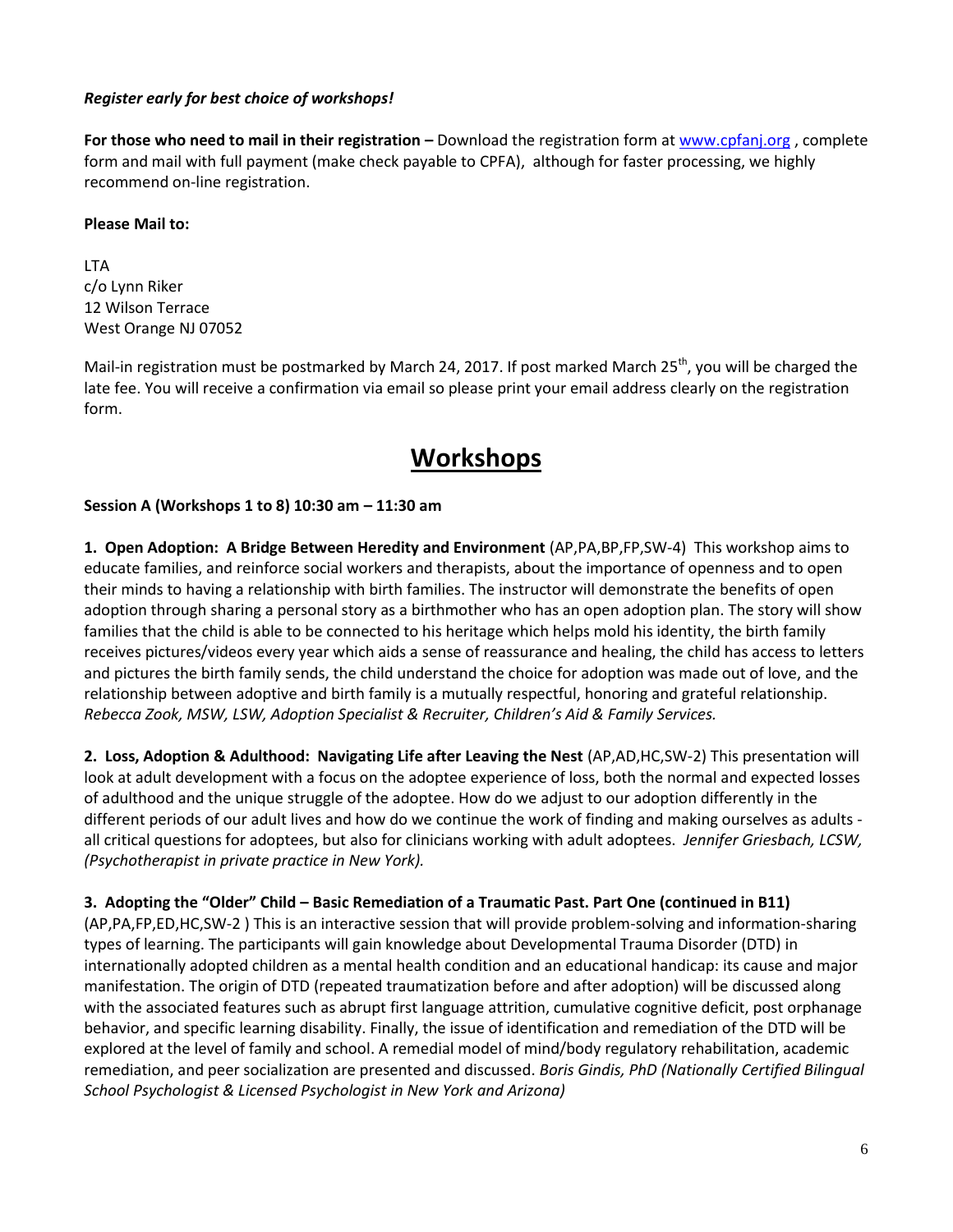**4. Adoption 101: Options** (PA) This workshop will offer prospective adoptive parents basic information to help them answer the initial question: "Where do I begin?" The workshop will help them understand the legal boundaries and ethical considerations in adoption and will explore direct and identified agency adoptions, independent adoptions, options counseling and relationships between prospective adoptive parents and birthparents who are considering an adoption plan. *Lorraine Kolankowski, LCSW, Executive Director, Homestudies and Adoption Placement Services (HAPS), Teaneck, NJ and Jean Cavaliere, Esq., Morristown, NJ. (No CEH's)*

**5. Adoption Search & Reunion: How the NJ Adoptees Birthright Act Could Impact You and Your Family** 

(AP,PA,AD,BP,FP,SW-4) Open adoption has been a reality in the United States since the 1980's. However, for adoptees born in NJ, as well as birth parents who relinquished their child between 1940 and the mid-1980s, the only way to connect has been via agency assisted searches, matching organizations such as ALMA, or employing private investigators. The advent of affordable DNA testing, along with the popularity of Ancestry and 23andMe, has resulted in increased numbers of adoptees and birth family connections. The recent passage of the NJ Birthright Act has increased interest and ease in finding family. Our panel of adoptees will share details about the search for their birth family, why they searched, methods used to search, what and who they found, how their adoptive and biological families have reacted, and how connection to their birth family has changed their lives. *Moderated by Susan Merkel, MSW,LSW, Counselor at Infertility & Adoption Counseling Center, LLC.* 

**6. Transracial Adoption in a Race Conscious World** (AP,PA,FP,HC,SW-1) When we choose to adopt transracially we choose to accept that we are no longer a "white" family and must open ourselves up to new ways of being. Join us as we talk about what it means to be a "conspicuous family", how to talk about race and racism with your children and ways to incorporate a wide array of multiculturalism into your family. This workshop is designed for social workers and families who have or who are preparing to adopt a child of another race*. E*. *Stefani Moon, MA, LPC (Program Manager & Adoption Counselor for Open Arms Adoption Network. Also Instructor at Rutgers School of Social Work, Continuing Education Program.)*

**7. The Complexity of Kinship Care** (PA,FP,ED,HC,SW-4) The Post Adoption Counseling Program (PACS) works with many grandparents or relatives that are taking care of a child in their family. They have unique challenges that non-relative foster parents do not have, such as the changing family role for the child, as well as the balancing of a relationship with the parent of the child. The discussion will focus on common themes that kinship caregivers experience within the family. We will also discuss ways in which clinicians and kinship caregivers can address the topic of adoption with the youth, techniques to aid in their change of role in the family, and how to balance a relationship with the birth parent. *Cynthia Mellitz, MA, LPC, Foster care, Kinship & Post Adoption Counseling Services (PACS) therapist at Robins Nest Inc, Glassboro, NJ and Caitlin Summers, MA, LAC, NCC, FLEX In Home & Adoption Support Counselor, Oaks Integrated Care.*

**8. How to Survive When a Foster/Adopted Child is Prenatally Exposed to Drugs and Alcohol. Part One (continued in B16)** (AP,PA,FP,ED,HC,SW-4) Children may come into care for abuse or neglect, but the underlying cause may be parental alcohol and drug abuse. How do you parent a child with permanent brain damage caused by prenatal alcohol and drug exposure? We will look at the unique characteristic of FASD (Fetal Alcohol Spectrum Disorder) and strategies on how to address the many issues of FASD, both at home and in the community. We will also look at research related to prenatal exposure to marijuana and opiates. *Diane O'Connor, Adoptive Mother, certified FASD trainer, Parent to Parent of NYS.*

## **Session B (Workshops 9 to 16) 11:45 am – 12:45 am**

**9. Cultural Bias Awareness Training** (AP,PA,FP,ED,HC,SW-1and SW-2) Few people wake up each morning with the intent of providing services or creating systems in ways that cause difficulties for others, yet despite the intent, the impact can be disparate outcomes for employee groups and over-represented client populations. If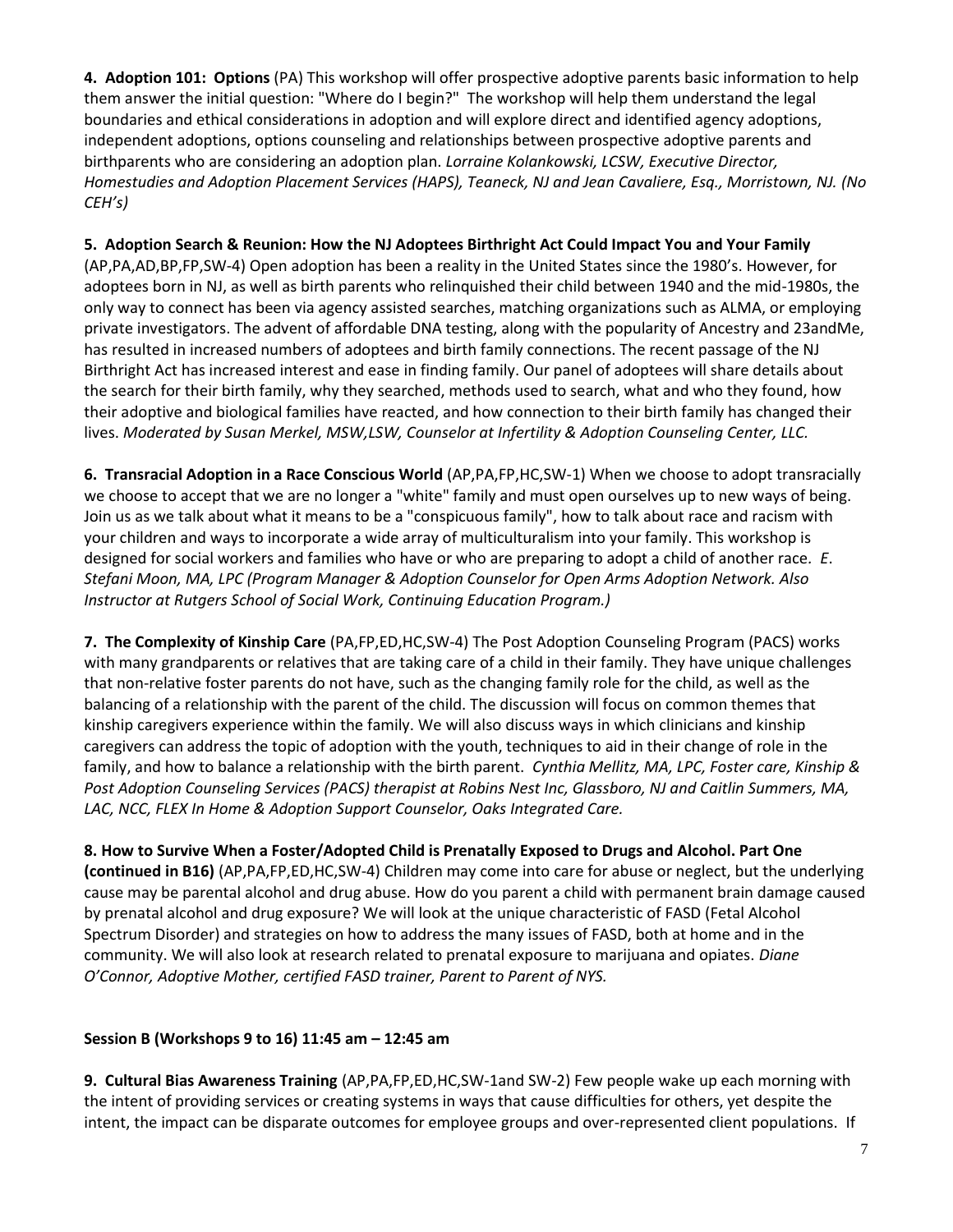your workforce is like most, it is made up of generally good people, with great responsibilities, charged with producing exceptional outcomes. This interactive training experience provides tools of awareness, knowledge and skills to assist the well intentioned to understand the role of culture, bias and inter-group contact on practitioner and parent effectiveness and outcomes. *Robert L. O'Connor, MSW, Keynote speaker.*

**10. The Homestudy: Beginning the Adoption Journey** (PA) This workshop will help allay some of the fears and concerns that adoptive applicants may have about the pre-adoption homestudy process, particularly the required home visit and personal interviews with each applicant and household member. The workshop will help applicants understand that the homestudy process is a collaborative effort to help prepare and educate them about becoming adoptive parents. Questions regarding New Jersey requirements such as obtaining background information from each applicant, fingerprint and child abuse clearances, references and medical history will also be discussed, as well as the anticipated relationship with their child's birthparents. *Karen Lanza, MA,MSW,LCSW, Social Work Supervisor, Homestudies & Adoption Placement Services. (No CEHs)*

**11. Continuation of (A3) Adopting the "Older " Child – Basic Remediation of a Traumatic Past.**  (AP,PA,FP,ED,HC,SW-2)

**12. Update on New Jersey Laws that Affect the Adoption Triad** (AP,PA,AD,BP,SW-4) Topics covered in this workshop will include: assisted reproduction, the New Jersey Birthright Act (open records), representation in contested adoptions, and the Indian Child Welfare Act. Learn about the changes and how it can affect your adoption or agency practice. *Donald C. Cofsky, Esq, Haddonfield, NJ.* 

**13. Developmental Issues in Adopted Children** (AP,PA,FP,ED,HC,SW-4) Dr. Jane Aronson, pediatrician and adoption medicine expert, has conducted medical missions in orphanages in over 14 countries and has evaluated well over 10,000 children. In this workshop Dr. Aronson will discuss developmental issues that are common to children adopted domestically and internationally. Her talk will focus on how to recognize developmental issues and how to utilize and navigate early intervention and special education services. Special attention will be paid on how to know when to reach out for professional support and where to find it. *Jane E. Aronson, DO, Director, International Pediatric Health Services, CEO & President of Worldwide Orphans Foundation.*

**14. Adoption and Addiction** (AP,AD,FP,ED,HC,SW-4) The presenter will address the issue of addiction in adoptees and share her own journey of addiction and recovery. She will tie together what professionals know with her own experience, discuss grief, cellular memory, and how to stay sober when dealing with primal issues. Her work with adopted teens, using song writing and talk, has been very healing and will be very helpful to social workers. *Zara Phillips, Adoptee, Recovery Specialist, Writer and Performer of "Beneath my Father's Sky," Song Writer, Facilitator of Adoptee Support Groups.* 

**15. Foster and Adoptive Care Situations: A Workshop to Help Foster Parents Deal with Difficult Behaviors**  (AP,FP,ED,HC) The goal of this workshops will be to help foster and adoptive parents be supportive and "therapeutic" in their reactions to foster or adoptive children in their home. This will serve as a training vehicle to assist foster parents in identifying the psychological underpinnings of potential situations in their home. It will also help identify possible situations that could affect the family and/or the other children at home. *Rebecca Gallese, LCSW, NJ Adoption Resource Clearinghouse. (No CEH's)*

**16. Continuation of (A8) How to Survive When a Foster/Adopted Child is Prenatally Exposed to Drugs and Alcohol.** (AP,PA,FP,ED,HC,SW-4)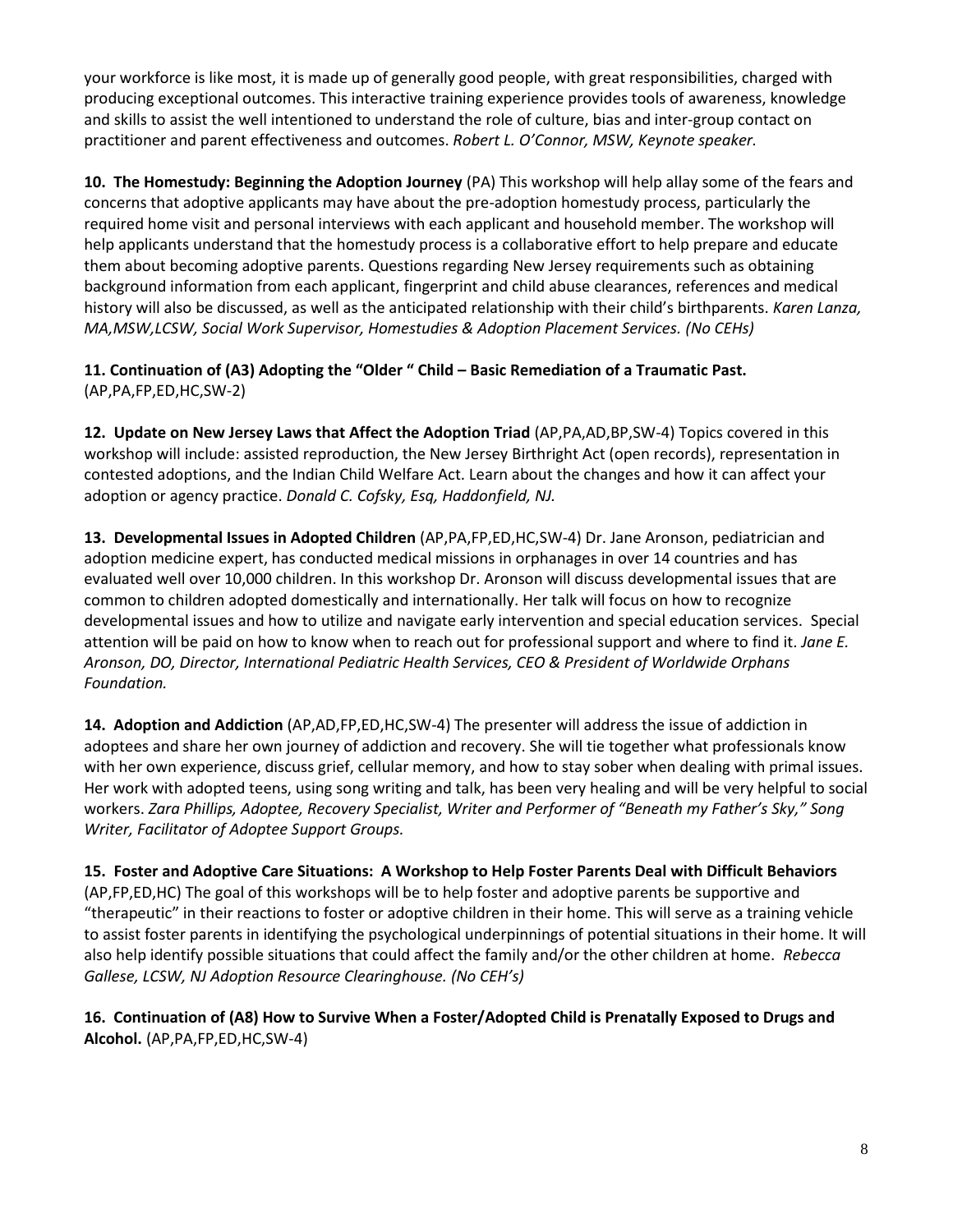## **Session C (Workshops 17 to 24) 1:45 pm – 2:45 pm**

**17. Citizenship Issues for Foreign Born Adoptees** (AP,PA,AD,SW-4) This workshop, for adoptees, adoptive parents and the social workers who advise them will address the importance of and the process for obtaining the proper citizenship status for adopted children born outside of the US. The attorney will address re-adoption, name change, the Certificate of Citizenship, types of visas and the US Passport vs the Certificate of Citizenship. *Paul Gilbert, Esq., Parsippany, NJ.*

**18. It Takes Two to Hug: Strengthening Attachment in Adoptive Families. Part One (Continued in D26)**  (AP,PA,FP,HC,SW-4) This workshop addresses the key role of attachment styles of adoptive parents in relationships with adoptive children. Focus is on how parent attachment styles and childhood experiences influence parenting and parent-child relationships. Through discussion and sharing of experiences, adoptive parents will learn how better awareness of their feelings and thoughts and those of their adopted children can promote more secure attachment. *Jeannine Zoppi, PhD., Caldwell, NJ.* 

**19. The Transracial Parenting Pledge** (AP,PA,FP,HC,SW-1) This session cuts to the nitty-gritty of transracial parenting and identifies the essential elements that successful parents need to parent across the racial lines. The pledge is an excellent tool for parents and practitioners alike to stay focused on the needs of the child and the benefits to the whole family. *Robert L. O'Connor, MSW, Keynote Speaker.* 

**20. The International Adoption Process** (PA,SW-4) International Adoption continues to grow more complex and families and social workers must stay up to date. Children are adopted from a wide variety of countries due to various circumstances. The countries available for adoption typically have only a small number of children placed each year. Many families also pursue the adoption of identified children, typically relatives from countries with no formal international adoption program. New regulations also continue to be implemented that greatly affect international adoption. With the complexity, changes and challenges, it may seem as though international adoption isn't possible, but each year thousands of orphans find their forever families through international adoption. *Heather Smith, MSW, LSW, International Program Director, and Lorraine Kolankowski, LCSW, Executive Director, Homestudies and Adoption Placement Services (HAPS), Teaneck, NJ.*

**21. Journey of Adoption through the NJ Division of Child Protection and Permanency** (PA,FP) Adoption is not simply an event; it is a lifelong journey. Follow along on this path with the Child Protection and Permanency Division. The presentation will focus on the initial steps which will include a brief overview of the home study process, a look at the waiting children, the matching process of a child with family, the transitional visitation model, placement, and types of support offered to adoptive families. This will include the perspectives of the adopted person, adoptive family and birth parent. *Pamela Montague, BA, Division of Child Protection and Permanency, NJ. (No CEH's)*

**22. What to Consider When Deciding to Search or Open an Adoption** (AP,PA,AD,BP,FP,SW-4 ) Opening an adoption is always emotionally complex – for all parties involved. In this workshop you will have an opportunity to consider if this is the right choice for you, your adopted child and/or your family. The developmental and psychological issues for children, teens and adults, birth and adoptive parents will be reviewed. Attendees will learn how to prepare emotionally, initiate contact, evaluate and manage expectations, some useful communication tips and the importance of being flexible in navigating these relationships. In addition understanding what type of support is needed and available - to help you to successfully negotiate the complexities of opening a relationship with birth families, and to help you to process the aftereffects and issues stimulated by the contact. Social workers will learn valuable lessons in guiding their clients through this difficult journey. *Joni S. Mantell, LCSW, Founder & Director of Infertility and Adoption Counseling Center, LLC, NJ; Private psychotherapy practice in NYC and Susan Merkel, MSW, LSW, IAC Counselor.*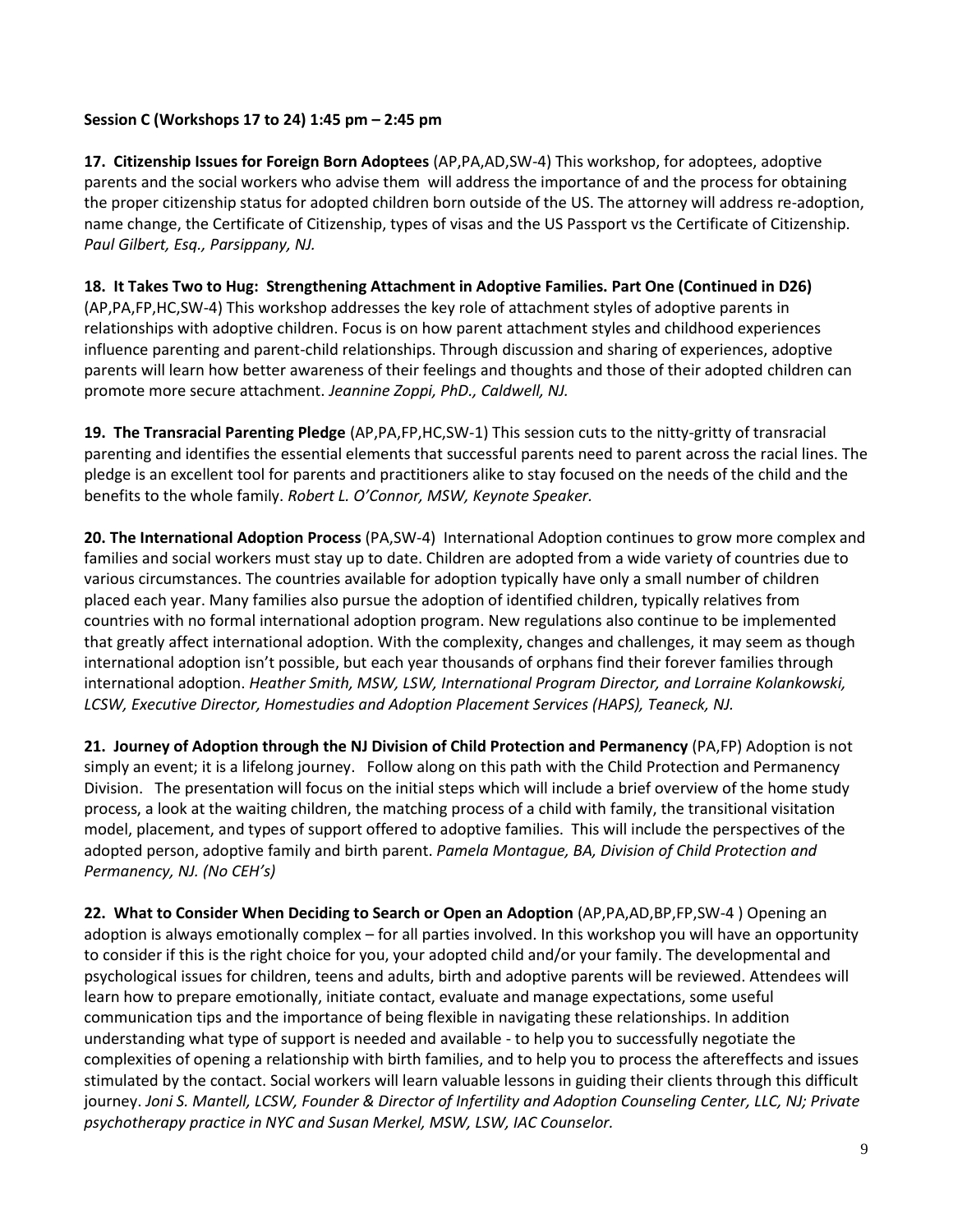**23. Using Neurofeedback to Treat Developmental Trauma** (AP,PA,FP,ED,HC,SW-2) Many adopted children have a history of attachment issues, affect dysregulation, sensory dysregulation and/or neglect. Neurofeedback has been shown to be an effective intervention for many of these children and adolescents. This workshop will describe neurofeedback and how it has been helpful for this population. *Mark Pesner, PhD, Private Practice, Fairfield, NJ.*

**24. The Language of Adoption** (AP,PA,FP,ED,SW-2 ) Learning to speak a new language is a skill that takes time and practice. Word choice makes a difference for those working with families formed by adoption, or for adoptive parents speaking with acquaintances, teachers, friends, family, and most importantly, our children. Utilizing the principles of Object Relations Theory, participants will gain an understanding of adoption-centered language, and gain an enhanced ability to effectively connect with those involved in the adoption constellation. Additional topics will include the use of accurate terms, navigating relationships with birth families, and techniques on how to craft developmentally appropriate discussions with children about adoption and birth stories. *E. Stefani Moon, MA, LPC, Program Manager & Adoption Counselor for Open Arms Adoption Network. Rutgers School of Social Work, Continuing Education Program, Instructor.*

## **Session D (Workshops 25 – 33) 3:00 pm – 4:00 pm**

**25. Search & Reunification in the Age of Social Media** (AP,PA,AD,FP,HC,SW-4) This workshop will be a discussion of the impact of social media on the process of adoptee birth family searches. It will begin with a presentation of our Russian born teenage daughter's search for her birth family which led to her ongoing connections with her birth siblings. We will use this experience to launch a discussion around the common reunification issues that adoptees face and therapists must prepare them for: the potential risks and benefits, the significance of adoptee and adoptive parent preparation, assessing readiness for the search, maintaining realistic expectations, managing the possible disappointment, frustration, and rejection as well as the excitement of successful contact and beyond. *Amy Strickler, LSW, LMS, Assistant Director, Intensive Weekend Program, Faculty Instructor, Rutgers School of Social Work, and Mark Dodd, LCSW, Private Practice Psychotherapist & Social Worker for Child Study Team, Newark Public Schools.* 

#### **26. Continuation of (C18) It Takes Two to Hug: Strengthening Attachment in Adoptive Families**  (AP,PA,FP,HC,SW-4)

**27. The Path to Parenthood: Prepare to Be Open** (AP,PA,FP) Some may see open adoption as a new phenomenon, but it is not. Since the 1970s research shows that open adoptions are slowly becoming more common. According to a 2012 report in the Washington Times, 95% of U.S. infant adoptions have some level of openness between birth parents and adoptive parents. Despite numerous success stories, there are still negative stigmas and fears about the concept. This workshop will prepare pre-adoptive parents and postadoptive parents to become more comfortable with open adoption by encouraging them to develop an open mind, open heart, and open arms. Openness starts with the preparation of one's self and everyone can have a successful open adoption. *Stacey Gatlin, Adoptive Parent. (No CEH's)*

**28. Embodied Connection: Exploring How We Resonate Kinesthetically with Our Children** (AP,PA,FP,HC,SW-4) This workshop will help adoptive and foster parents and the professionals who work with them understand connection and attachment through the lens of the body. By feeling yourself in resonance with the other, you will gain tools to create and recognize moments of healthy connection with your adopted baby or young child. *Jennifer Griesbach, LCSW, Psychotherapist in private practice in New York.*

**29. Inclusion and the Adoption Home Study (Overcoming Discrimination for Adoptive Parents)** (PA,SW-4) This workshop will address the inclusion of prospective adoptive parents in the home study process who have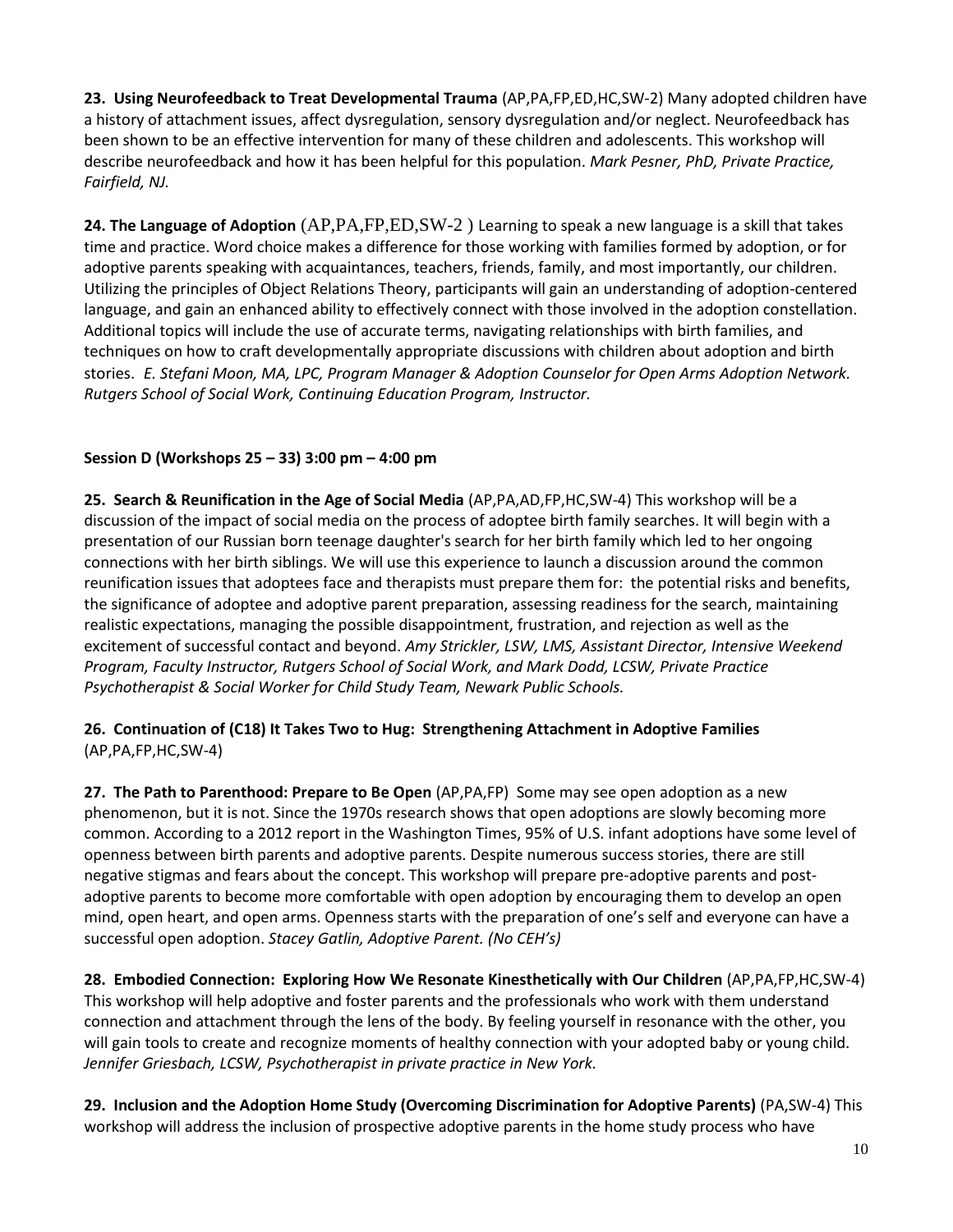past/current/ongoing disabilities and/or challenging conditions or histories. We will discuss the types of disabilities and/or challenges that adoption professionals are seeing more of from applicants seeking to adopt. This workshop will enable professionals to enrich their clinical skills in serving this population in an effort to be inclusive, as well as empower prospective adoptive parents to present their challenges so that they can be effectively assessed and approved for adoption. *Regina K. Levin, ACSW, LSW, Social Work Supervisor at Child & Home Study Associates, Ardmore, Pennsylvania.* 

**30. Communication Between Birth & Adoptive Parents: Before, During & Post Adoption** (AP,PA,BP,SW-2) Relationships between adoptive and birth parents are complex. This workshop will cover typical emotions and issues involved from creating a profile, getting matched, and initial contacts prior to the birth; to the delivery and hospital experience; and then post adoption contact - all mindful of forming a relationship in the best interests of the child. Participants will be helped to feel more confident and to gain the skills necessary for making an adoption situation work not just for now, but for the long term. Social workers will gain the skills needed to advise their clients –both adoptive *and* birth parents. *Joni S. Mantell, LCSW, Founder & Director of Infertility and Adoption Counseling Center, LLC, NJ; Private psychotherapy practice in NYC.* 

**31. Telling Your Child His Difficult History** (AP,PA,FP,HC) Sharing painful information about a child's history or birth family can be challenging for adoptive parents. This workshop will help you develop the skills to competently tell your children difficult information and help them process it. *Rebecca L. Gallese, LCSW, NJ Adoption Resource Clearinghouse. (No CEH's)*

**32. Using Restorative Practices: A Powerful Alternative to Traditional Scold and Reward Behavior Modification Techniques** (AP,PA,FP,ED,HC,SW-4) In this workshop the facilitator will illustrate how the restorative practices behavior modification approach when used proactively can prevent the lack of a trusting relationship, empathy and appreciation that often exists between a child and their parent, caregiver, service provider, teacher, social worker, nurse, therapist or with other children. Additionally the facilitator will illustrate how, when these techniques are used in response to an incident involving disruptive behavior and offense/harm to another party, the restorative approach serves an effective alternative to more traditional punitive (scold/reward) and/or control "do to" or permissive "do for" approaches. *Christopher D'Marco, LSS, Change & Response Strategies, Consultant/Trainer, Morristown, NJ & Bronx, NY.*

**33. The Journey of Adoption: Ages and Stages** (AP,PA,AD,ED) The purpose of this panel is to give adoptive and prospective adoptive parents a window into what their adopted son or daughter might think and feel at various stages of their lives as well as how a sensitive daughter processed her understanding of what it meant to be the child of an adopted person at various times in her life. How did panelists perceive themselves as adopted persons? As members of a family? As an individual among peers? How did the daughter of an adopted woman desiring the truth of her origins and family health history feel as she became aware of her mother's interest in knowing the truth of her origins as well as an eventual urgent need for health history that surfaced when her mother was diagnosed with melanoma? What did they imagine about their birth parents? Was there a connection with those thoughts and how they felt about themselves as school-age children? As adolescents? As young adults? Lastly, if they have come to know members of their family of origin, how, if at all, has that impacted their self-perception? What impact on her mother did meeting her sisters have in the last months of her life, as seen from a daughter's perspective? *Moderated by Pam Hasegawa, NJCARE. (No CEH's)*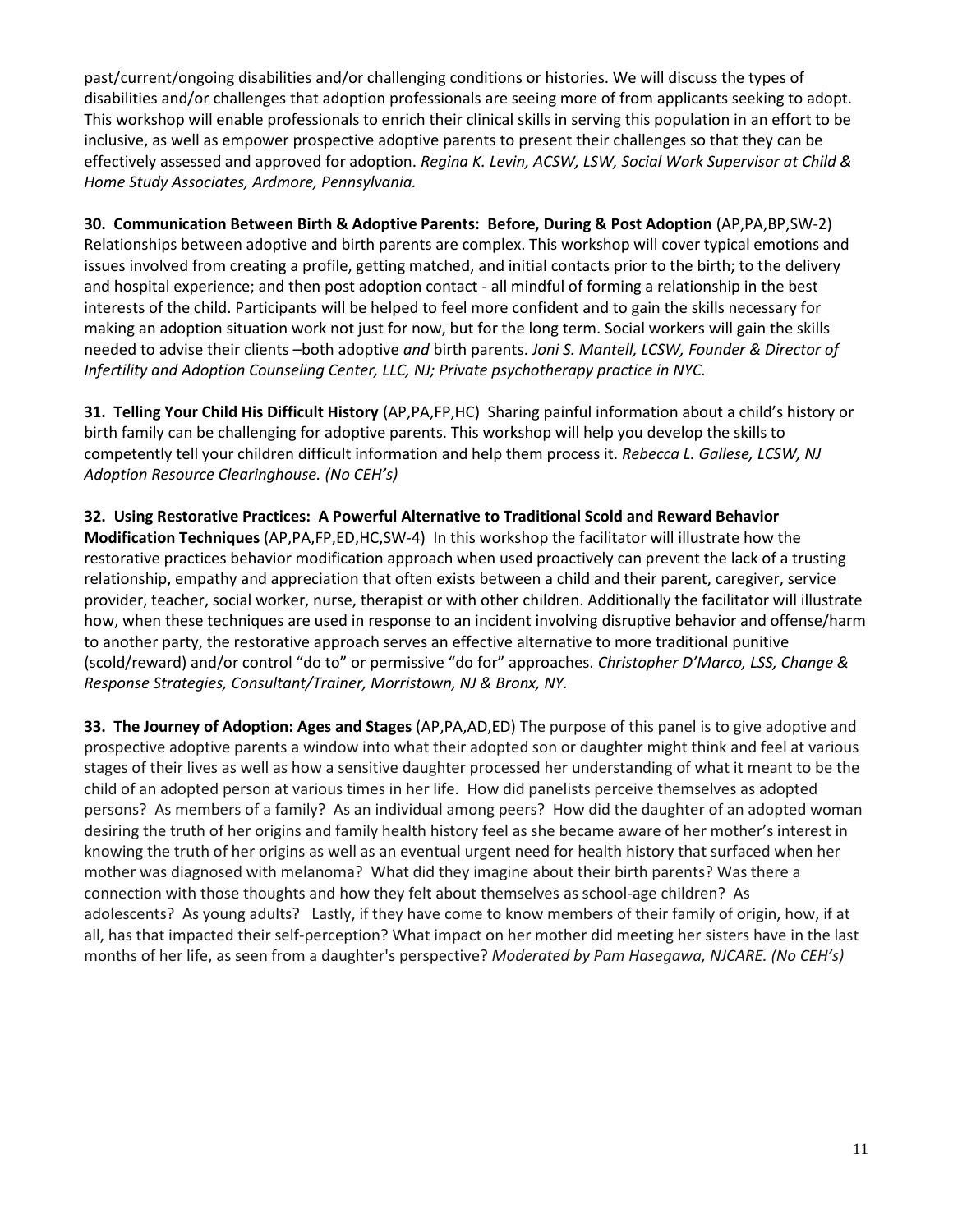## **Directions to Rutgers - Busch Campus Center**

Busch Campus Center - Rutgers University 604 Bartholomew Road Piscataway, New Jersey 08854 (848) 445-3962

## <http://buschcampus.rutgers.edu/> (click on Busch Campus Center)

From New Jersey Turnpike (North or South)

- Take Exit 9. After the toll booths, bear right and follow signs for Route 18 North –New Brunswick
- Travel about 3.7 miles passing signs for Route 27 and Rutgers University George Street. Go over the Raritan River on the John Lynch Memorial Bridge
- After crossing the bridge take the exit ramp for Busch Campus / Campus Road
- Go about 1/2 mile to traffic circle
- Take the first exit on circle on to Bartholomew Road
- Go about another 1/4 mile. Go across the stop sign and continue on Bartholomew Road
- The road curves to the left, you will see the Busch Campus Center on your left
- Parking is available in Lot 51, 59, 60B, 67 and 68.

From the Garden State Parkway (South bound)

- Take exit 129 for the New Jersey Turnpike and head south
- Continue with the directions from the New Jersey Turnpike

From the Garden State Parkway (Northbound)

- Take exit 105 for Route 18 North.
- Travel about 24 miles and you will pass the entrance to the New Jersey Turnpike
- Continue with the directions from the New Jersey Turnpike

From Route 1 (North or South)

- Take exit marked Route 18 North New Brunswick
- Continue with the directions from the New Jersey Turnpike

From Route 287 (North or South)

- Take exit 9 (formerly exit 5) Bound Brook and Highland Park
- Follow River Road (Route 622) east towards Highland Park
- Travel about 3 miles and turn left on to Route 18 North
- Take the first exit ramp on Route18 North Busch Campus / Campus Road
- Go about 1/2 mile to traffic circle
- Take the first exit on circle on to Bartholomew Road
- Go about another 1/4 mile. Go across the stop sign and continue on Bartholomew Road
- The road curves to the left, you will see the Busch Campus Center on your left.
- Parking is available in Lot 51, 59, 60B, 67 and 68.

Train: Take New Jersey Transit to New Brunswick train station [www.NJTransit.com.](http://www.njtransit.com/)

Bus: Walk 1½ blocks to the intersection of College Avenue and Hamilton Street. The "A" bus leaves every 20 minutes starting at 8:00 am directly to Busch Campus. Campus Bus: 732-932-7817.

Taxi: Cab service - Victory Cab: 732-545-6666